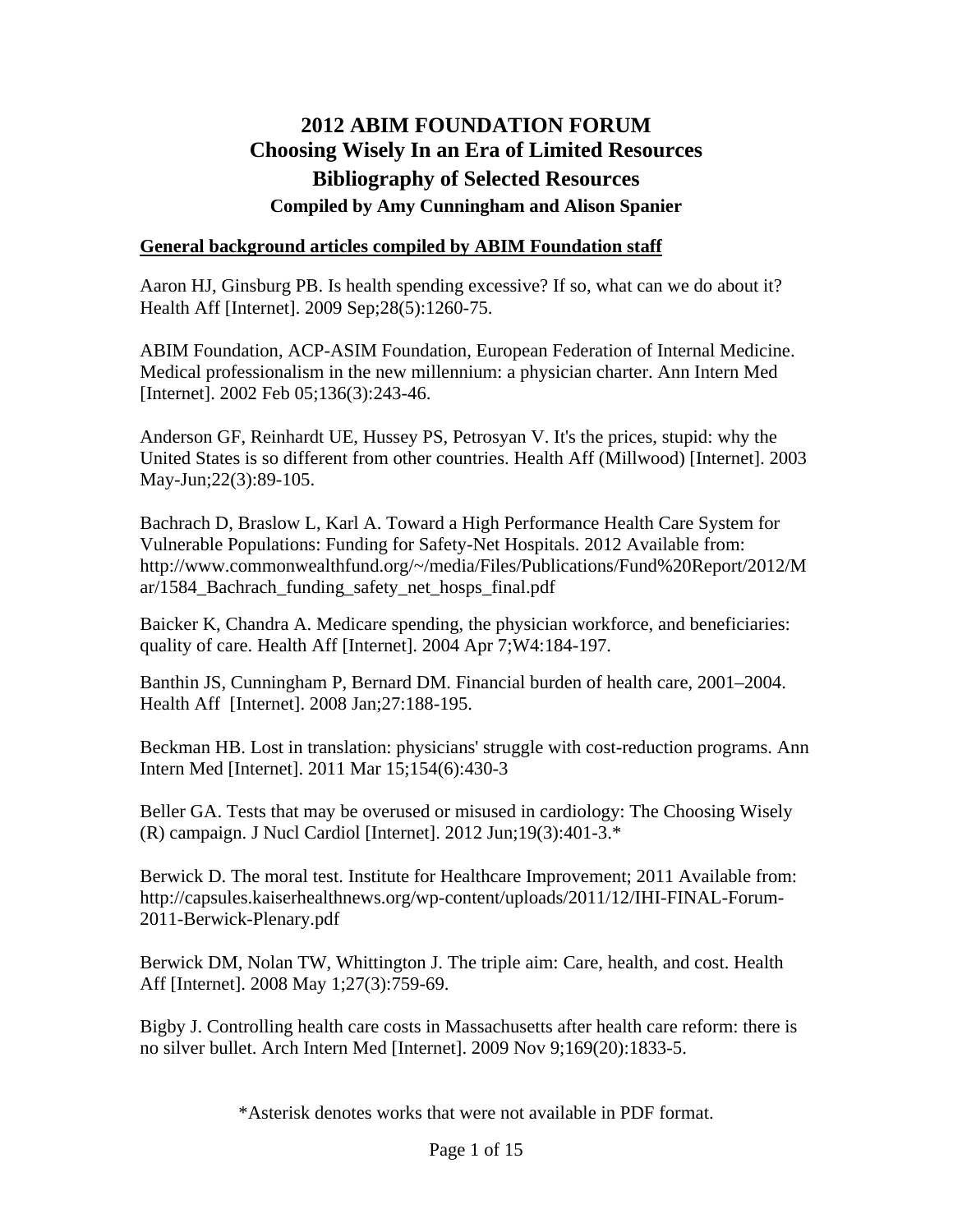Bloche MG. Beyond the "R word"? medicine's new frugality. N Engl J Med [Internet]. 2012 May 24;366(21):1951-3.

Board on Health Care Services. Essential Health Benefits: Balancing Coverage and Cost. Washington, DC: Institute of Medicine; 2011 Available from: http://www.iom.edu/Reports/2011/Essential-Health-Benefits-Balancing-Coverage-and-Cost.aspx\*

Bodenheimer T, Fernandez A. High and rising health care costs. part 4: can costs be controlled while preserving quality? Ann Intern Med [Internet]. 2005 Jul 5;143(1):26-31.

Braddock CH, Edwards KA, Hasenberg NM, Laidley TL, Levinson W. Informed decision making in outpatient practice. JAMA [Internet]. 1999 Dec 22;282(24):2313-20.

Brody H. From an ethics of rationing to an ethics of waste avoidance. N Engl J Med [Internet]. 2012 May 24;366(21):1949-51.

Brook RH. What if physicians actually had to control medical costs? JAMA [Internet]. 2010 Oct 6;304(13):1489-90.

Brook RH. The role of physicians in controlling medical care costs and reducing waste. JAMA [Internet]. 2011 Aug 10;306(6): 650-651.

Bundorf MK, Royalty A, Baker LC. Health care cost growth among the privately insured. Health Aff [Internet]. 2009 Sep;28(5):1294-304.

Bush RW. Reducing waste in US health care systems. JAMA [Internet]. 2007 Feb 28;297(8):871-874.

Campbell EG, Regan S, Gruen RL, Ferris TG, Rao SR, Cleary PD, Blumenthal D. Professionalism in medicine: results of a national survey of physicians. Ann Intern Med [Internet]. 2007 Dec 4;147(11):795-802.

Carman KL, Maurer M, Yegian JM, Dardess P, McGee J, Evers M, Marlo KO. Evidence that consumers are skeptical about evidence-based health care. Health Aff [Internet]. 2010 June 3.

Cassel CK. Choosing wisely: doctors want to do the right thing. 2012 Jun 6. In: Health Affairs Blog [Internet]. Washington, DC: Project Hope. Available from: http://healthaffairs.org/blog/2012/06/06/choosing-wisely-doctors-want-to-do-the-rightthing/

Cassel CK. Doctors and allocation decisions: a new role in the new Medicare. Journal of Health Politics Policy and Law [Internet]. 1985 Oct1;10(3):549-64.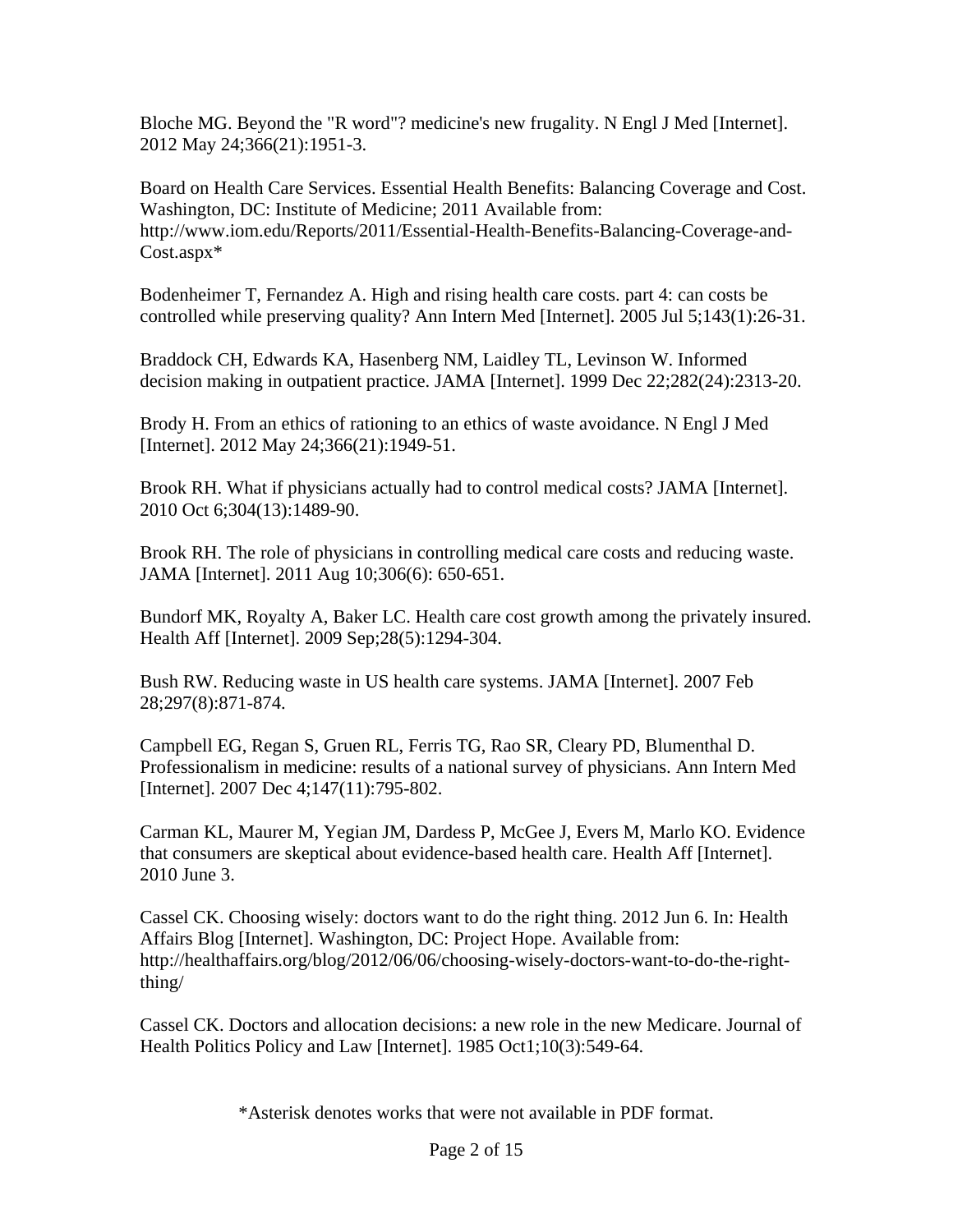Cassel CK, Brennan TE. Managing medical resources: return to the commons? JAMA [Internet]. 2007 Jun 13;297(22):2518-2521.

Cassel CK, Guest JA. Choosing wisely: Helping physicians and patients make smart decisions about their care. JAMA [Internet]. 2012 May 2;307(17):1801-2.

Cassidy A. Health policy brief: care for dual eligibles. 2012 Jun 13; 1-5.

Chernew ME, Baicker K, Hsu J. The specter of financial Armageddon: health care and federal debt in the United States. N Engl J Med [Internet]. 2010 Apr 1;362(13):1166-8.

Chernew ME, Mechanic RE, Landon BE, Safran DG. Private-payer innovation in Massachusetts: The 'alternative quality contract'. Health Affairs [Internet]. 2011 January 01;30(1):51-61.

Chernew ME, Sabik L, Chandra A, Newhouse JP. Ensuring the fiscal sustainability of health care reform. N Engl J Med [Internet]. 2010 Jan 7;362(1):1-3.

Chou R, Qaseem A, Owens DK, Shekelle P, for the Clinical Guidelines Committee of the American College of Physicians. Diagnostic imaging for low back pain: advice for highvalue health care from the American College of Physicians. Ann Intern Med [Internet]. 2011 Feb 1;154(3):181-9.

Controlling Health Care Costs While Promoting the Best Possible Health Outcomes. [Internet] Philadelphia (PA): American College of Physicians; 2009; . Available from: http://www.acponline.org/advocacy/where\_we\_stand/policy/controlling\_ healthcare\_costs.pdf

Cooke M. Cost consciousness in patient care: what is medical education's responsibility? N Engl J Med [Internet]. 2010 Apr 8;362(14):1253-5.

Dartmouth Atlas [Internet]. Lebanon (NH): The Dartmouth Institute of Health Policy and Clinical Practice; 2011. Available from: www.dartmouthatlas.org \*

Egener B, McDonald W, Rosof B, Gullen D. Perspective: Organizational professionalism: Relevant competencies and behaviors. Acad Med [Internet]. 2012 May; 87(5): 668-74.

Emanuel EJ, Fuchs VR. The perfect storm of overutilization. JAMA [Internet]. 2008 Jun 18 ;299(23):2789-91.

Fisher ES, Bynum JP, Skinner JS. Slowing the growth of health care costs— lessons from regional variation. N Engl J Med [Internet]. 2009 Feb 26;360:849-52.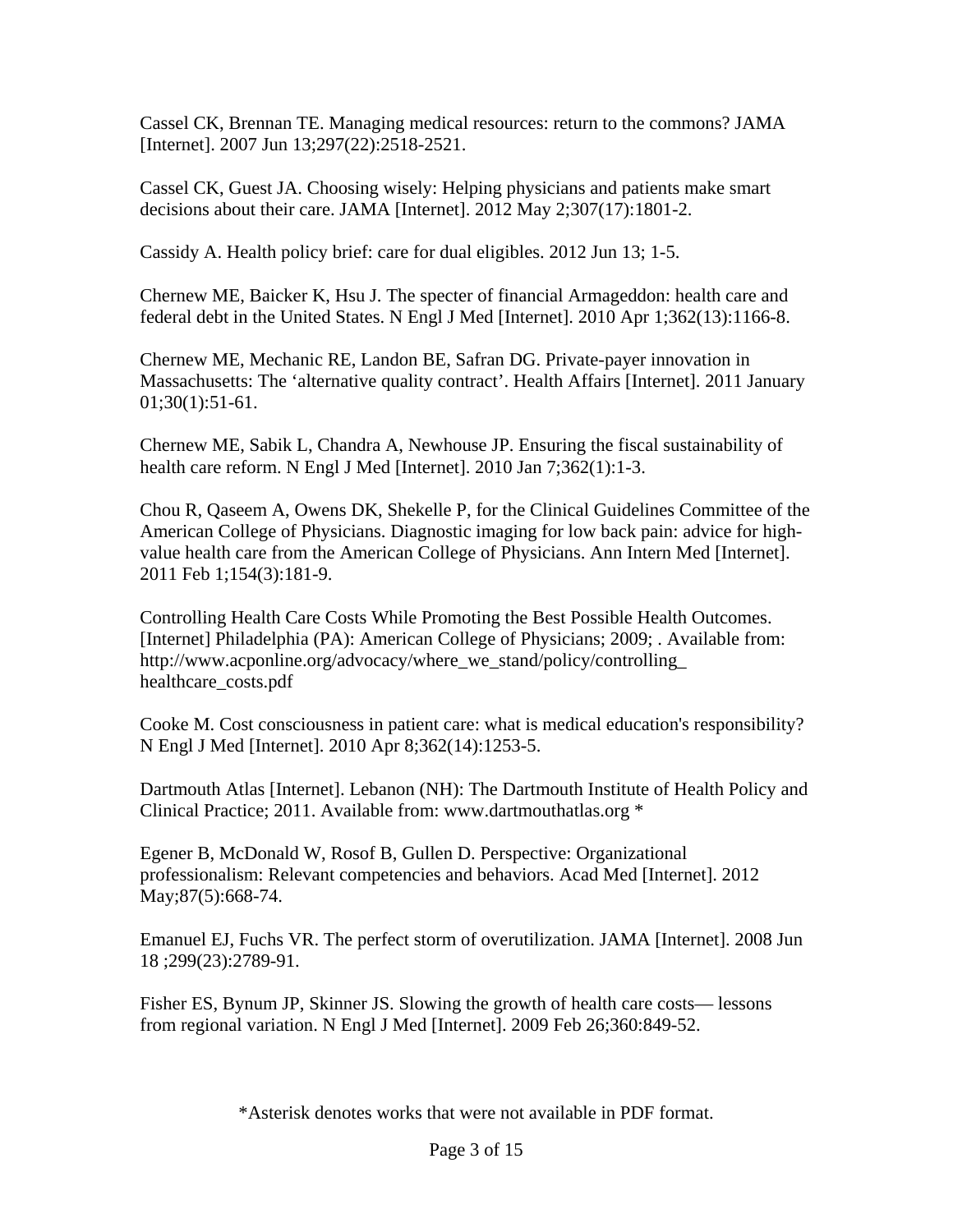Fisher ES, Wennberg DE, et al. The implications of regional variations in medicare spending. part 1: the content, quality, and accessibility of care. Ann Intern Med [Internet]. 2003 Feb 18;138(4):273-287.

Fisher ES, Wennberg DE, Stukel TA, Gottlieb DJ, Lucas FL, Pinder EL. The implications of regional variations in Medicare spending. Part 2: Health outcomes and satisfaction with care. Ann Intern Med [Internet]. 2003 Feb 18;138(4):288-98.

Frankford DM, Patterson MA, Konrad TR. Transforming practice organizations to foster lifelong learning and commitment to medical professionalism. Acad Med [Internet]. 2000 Jul.

Fuchs VR. Government payment for health care: causes and consequences. N Engl J Med [Internet]. 2010 Dec 2;363(23):2181-3.

Fuchs VR. Eliminating "waste" in health care. JAMA [Internet]. 2009 Dec 9;302(22):2481-2.

Fuchs VR. The doctor's dilemma — what is "appropriate" care? New Eng J Med [Internet]. 2011;365(7):585-587.

Fuchs VR, Milstein A. The \$640 billion question: why does cost-effective care diffuse so slowly? N Engl J Med [Internet]. 2011 May 26;364(21):1985-7.

Gabow P. An 'open door' for the vulnerable. even after reform is in place, need for safety net providers will be great. Mod Healthc [Internet]. 2011 Aug 8;41(32):24-5.

Gabow PA, Mehler PS. A broad and structured approach to improving patient safety and quality: Lessons from Denver Health. Health Aff (Millwood) [Internet]. 2011 Apr;30(4):612-8.

Gawande A. The cost conundrum: What a Texas town can teach us about health care. The New Yorker. 2009 Jun 1.

Good Stewardship Working Group. The "top 5" lists in primary care: meeting the responsibility of professionalism. Arch Intern Med [Internet]. 2011 May 23; published online.

Ginsburg PB. High and rising health care costs: demystifying US health care spending [Internet]. Princeton (NJ): Robert Wood Johnson Foundation; 2008.

Grossman L, Weitgert K, Hess C. Toward meeting the needs of vulnerable populations: issues for policymakers' consideration in integrating a safety net into health care reform implementation. Washington, DC; National Academy of State Health Policy; 2012.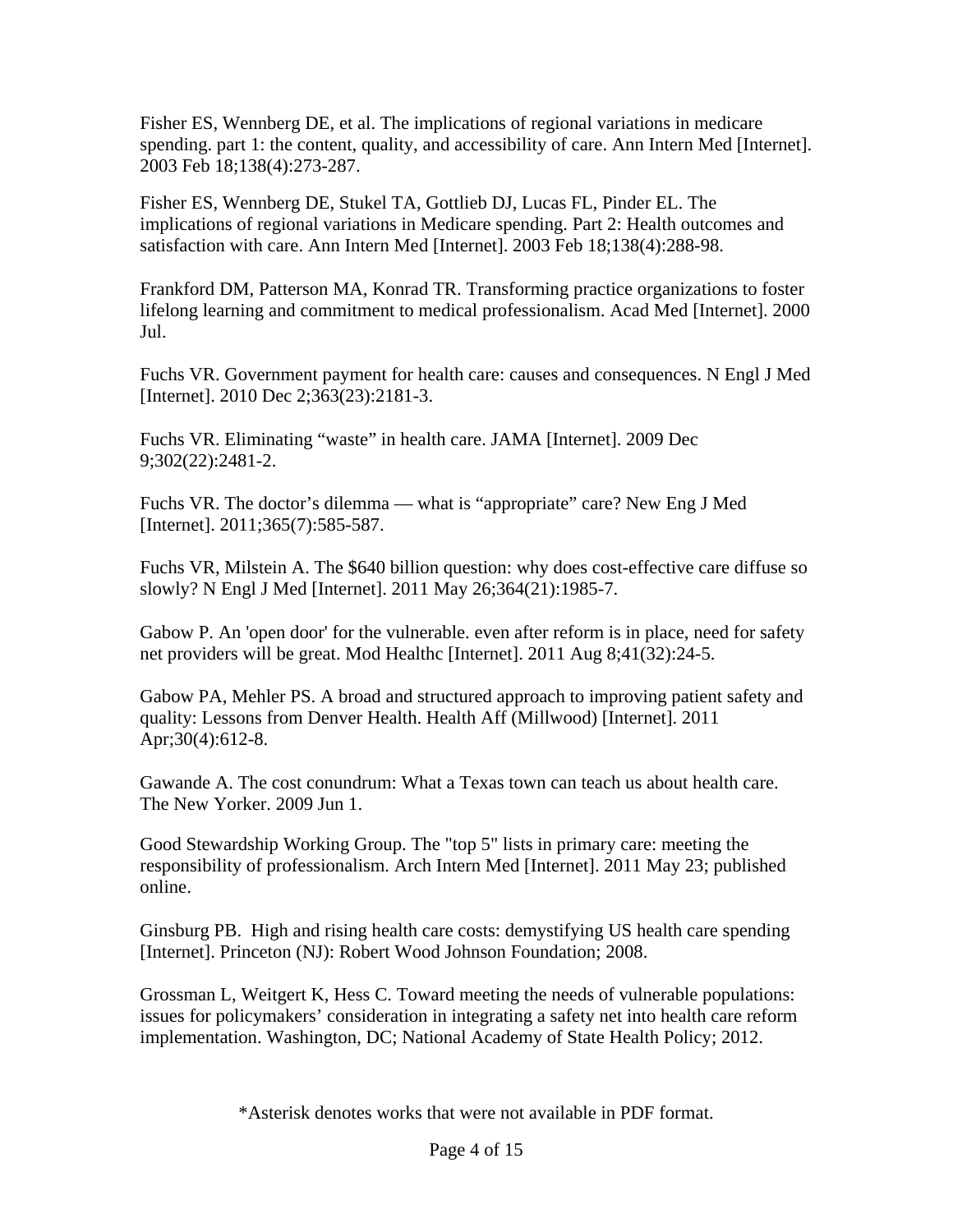Gruen RL, Pearson SD, Brennan TA. Physician-Citizens: Public roles and professional obligations. JAMA [Internet]. 2004 January 7, 2004;291(1):94-8.

Gusmano MK, Callahan D. Value for money: Use with care. Ann Intern Med [Internet]. 2011 Feb 1;154(3):207-8.

Hafferty FW, Brennan M, Pawlina W. Professionalism, the invisible hand, and a necessary reconfiguration of medical education. Acad Med. 2011 Nov;86(11):e5.

Hall MA. The problems with rule-based rationing. J Med Philos [Internet]. 1994 Aug 1;19(4):315-32.

Hardin G. The tragedy of the commons. Science [Internet]. 1968 Dec 13;162(3859):1243-8.

Hiatt HH. Protecting the medical commons: who is responsible? N Engl J Med [Internet]. 1975 Jul 31;293(5):235-41.

How can our nation conserve and distribute health care resources effectively and efficiently? [Internet] Philadelphia (PA): American College of Physicians; 2011. Available from: http://www.acponline.org/advocacy/where\_we\_stand/policy/health\_care\_resources.pdf

IOM Roundtable on Value & Science-Driven Health Care. A CEO Checklist for High-Value Health Care [Internet]. Washington, DC: Institute of Medicine; 2012.

Jost TS. The independent payment advisory board. N Engl J Med [Internet]. 2010 Jul 08 ;363(2):103-5.

Kale MS, Bishop TF, Federman AD, Keyhani S. "Top 5" lists top \$5 billion. Arch Intern Med. 2011 Nov 14;171(20):1856-8.

Keyhani S, Falk R, Bishop T, Howell E, Korenstein D. The relationship between geographic variations and overuse of healthcare services: A systematic review. Med Care [Internet]. 2012 Mar;50(3):257-61.

Kilo CM, Larson EB. Exploring the harmful effects of health care. JAMA [Internet]. 2009 Jul 1;302(1):89-91.

Kirch DG, Vernon DJ. The ethical foundation of American medicine. JAMA [Internet]. 2009 Apr 8;301(14):1482-4.

Korenstein D, Falk R, Howell EA, Bishop T, Keyhani S. Overuse of health care services in the United States: an understudied problem. Arch Intern Med. 2012 Jan 23;172(2):171- 8.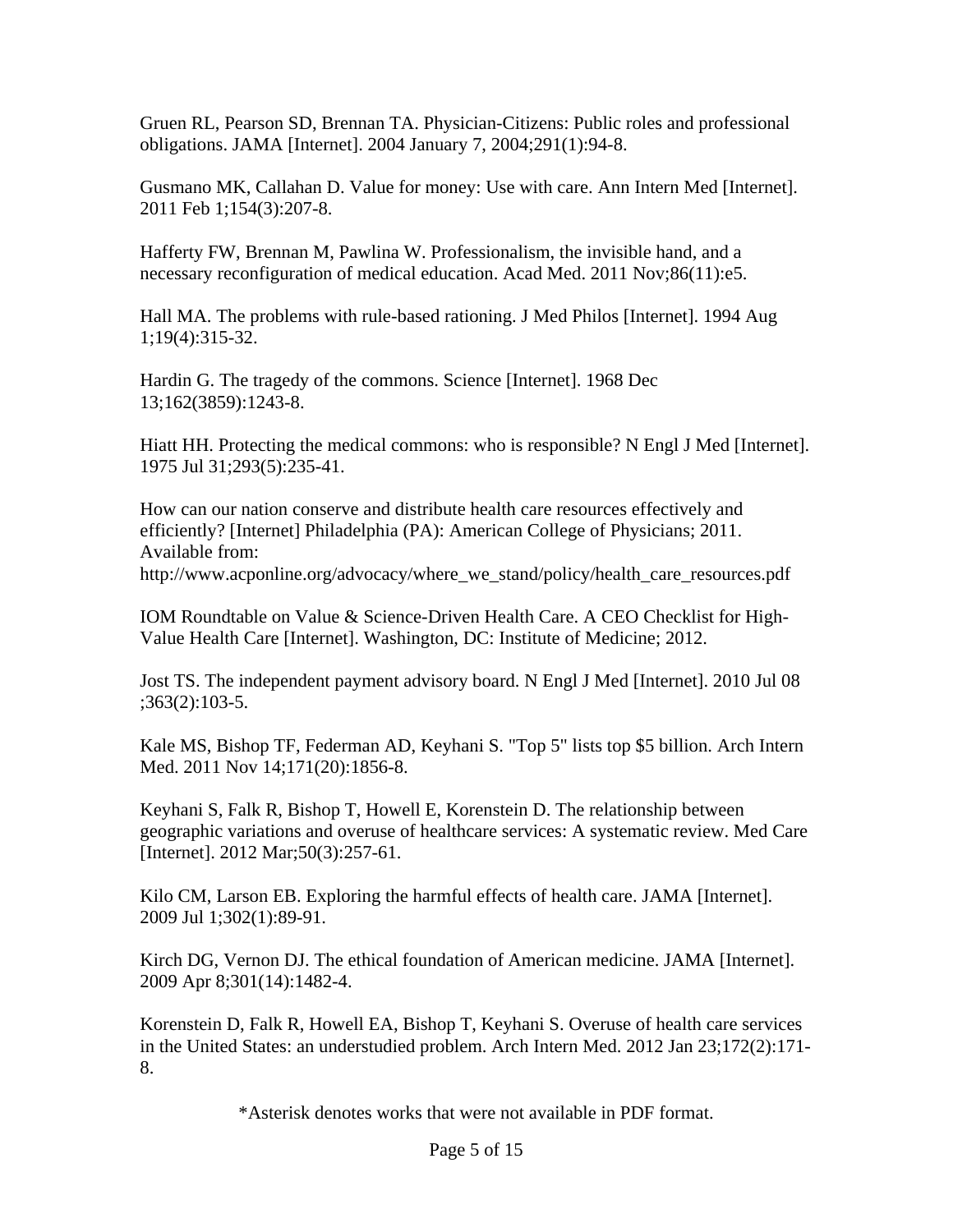Lesser CS, Lucey CR, Egener B, Braddock CH, Linas SL, Levinson W. A behavioral and systems view of professionalism. JAMA [Internet]. 2010 Dec 22;304(24):2732-7.

Litvak E, Bisognano M. More patients, less payment: increasing hospital efficiency in the aftermath of health reform. Health Aff [Internet]. 2011 Jan 1;30(1):76-80.

Marmor T, Oberlander J, White J. The Obama Administration's options for health care cost control: hope versus reality. Ann Intern Med [Internet]. 2009 Apr 7;150(7):485-9.

McGlynn EA, Asch SM, Adams J, Keesey J, Hicks J, DeCristofaro A, Kerr EA. The quality of health care delivered to adults in the United States. N Engl J Med [Internet] ;348(26):2635-45.

Mechanic D. Managed care and the imperative for a new professional ethic. Health Aff [Internet]. 2000 Sep 1;19(5):100-11. Available from: http://content.healthaffairs.org/content/19/5/100.abstract

Mechanic RE, Altman SH. Payment reform options: Episode payment is a good place to start. Health Aff [Internet]. 2009 Mar ;28(2):w262-71. Available from: http://content.healthaffairs.org/content/28/2/w262.abstract

Medicare Payment Advisory Commission. Report to the Congress: regional variation in Medicare service use. Washington (DC): 2011 Jan. 35 p.

Miller HD. From volume to value: better ways to pay for health care. Health Aff [Internet]. 2009 Sep ;28(5):1418-28.

Milstein A, Gilbertson E. American medical home runs. Health Aff [Internet]. 2009 September;28(5):1317-1326.

Oberlander J, White J. Public attitudes toward health care spending are not the problem; prices are. Health Aff [Internet]. 2009 Sep ;28(5):1285-93. Available from: http://content.healthaffairs.org/content/28/5/1285.abstract

Owens DK, Qaseem A, Chou R, Shekelle P, for the Clinical Guidelines Committee of the American College of Physicians. High-value, cost-conscious health care: concepts for clinicians to evaluate the benefits, harms, and costs of medical interventions. Ann Intern Med [Internet]. 2011 Feb 1;154(3):174-80.

Porter ME. What is value in health care? N Engl J Med [Internet]. 2010 Dec 23 ;363(26):2477-81.

Porter ME, Teisberg EO. How physicians can change the future of health care. JAMA [Internet]. 2007 Mar 14 ;297(10):1103-11.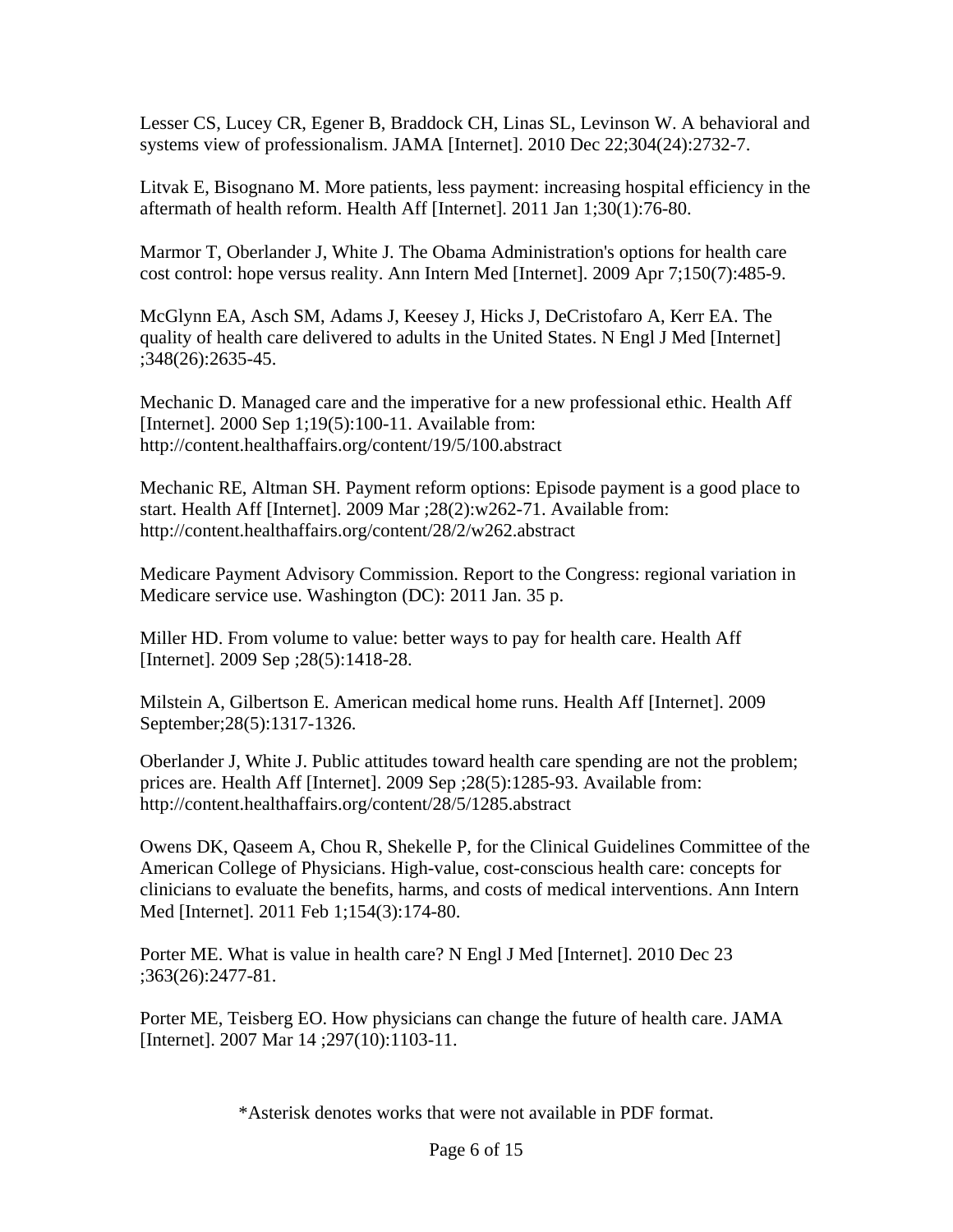Poulsen G. The third path. systemic change will focus on returning value. Mod Healthc [Internet]. 2008 Apr 21;38(16):26-7.

Qaseem A, Alguire P, Dallas P, Feinberg LE, Fitzgerald FT, Horwitch C, Humphrey L, LeBlond R, Moyer D, Wiese JG, Weinberger S. Appropriate use of screening and diagnostic tests to foster high-value, cost-conscious care. Ann Intern Med [Internet]. 2012 Jan 17;156(2):147-9.

Relman AS. The new medical-industrial complex. N Engl J Med [Internet]. 1980 ;303;(17):963-70.

Saltman RB, Ferroussier-Davis O. The concept of stewardship in health policy. Bull World Health Organ [Internet]: 2000;78(6):732.

Schiff GD, Galanter WL, Duhig J, Lodolce AE, Koronkowski MJ, Lambert BL. Principles of conservative prescribing. Arch Intern Med. 2011 Sep 12;171(16):1433-40. Epub 2011 Jun 13.

Schroeder SA. Personal reflections on the high cost of American medical care: many causes but few politically sustainable solutions. Arch Intern Med. 2011 Apr 25;171(8):722-7.

Selby JV, Beal AC, Frank L. The patient-centered outcomes research institute (PCORI) national priorities for research and initial research agenda. JAMA [Internet]. 2012 Apr 18;307(15):1583-4.

Sennett C, Wolfson D. Taming health care inefficiency: physicians and others explore solutions [Internet]. Philadelphia (PA): ABIM Foundation. 2006. Available from: http://www.abimfoundation.org/~/media/Files/Publications/ Issue\_Brief\_06\_09.ashx

Shortell SM, Waters TM, Clarke KWB, Budetti PP. Physicians as double agents. JAMA: Journal of the American Medical Association [Internet]. 1998 ;280 (12):1102.

Sirovich BE, Woloshin S, Schwartz LM. Too Little? Too Much? Primary care physicians' views on US health care: a brief report. Arch Intern Med. 2011 Sep 26;171(17):1582-5.

Sirovich B, Gallagher PM, Wennberg DE, Fisher ES. Discretionary decision making by primary care physicians and the cost of U.S. health care. Health Aff [Internet]. 2008 May; 27(3): 813-23.

Smith TJ, Hillner BE. Bending the cost curve in cancer care. N Engl J Med [Internet]. 2011 May 26;364(21):2060-5.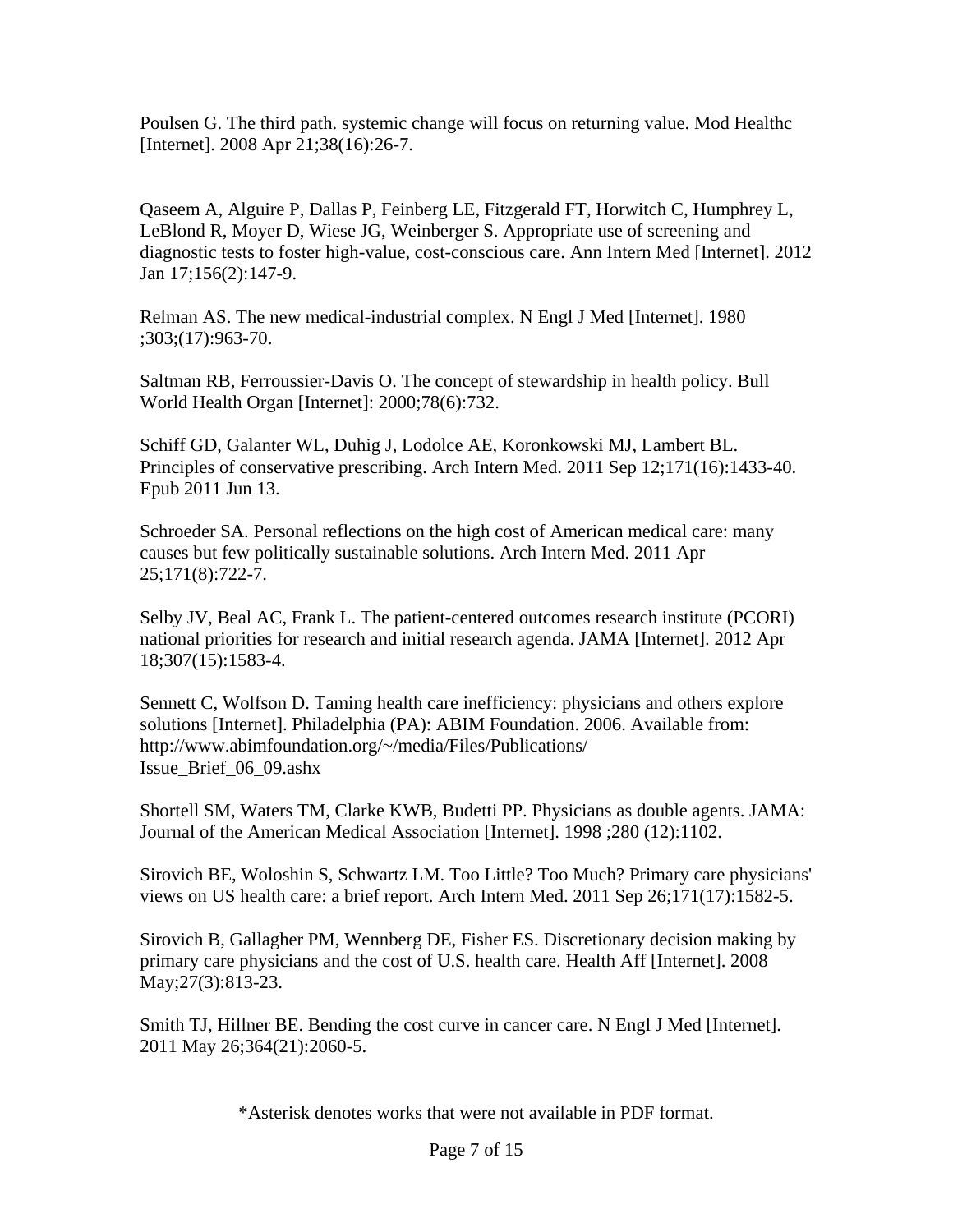Spatz ES, Gross CP. Moving reform to the bedside: Involvement of individual physicians. JAMA [Internet]. 2010 Apr 7;303(13):1305-6.

Srinivas SV, Deyo RA,Berger ZD. Application of "less is more" to low back pain. Archives of Internal Medicine [Internet]. 2012 June 4;172(11):1-5.

Starfield B, Shi L, Macinko J. Contribution of primary care to health systems and health. Milbank Q [Internet]. 2005 Sep;83(3):457-502.

Strech D, Synofzik M, Marckmann G. How physicians allocate scarce resources at the bedside: a systematic review of qualitative studies. Journal of Med & Phil [Internet]. 2008 Feb;33(1):80-99.

Swensen SJ, Kaplan GS, Meyer GS, Nelson EC, Hunt GC, Pryor DB, Weissberg JI, Daley J, Yates GR, Chassin MR. Controlling healthcare costs by removing waste: what American doctors can do now. BMJ Quality & Safety [Internet]. 2011 Jun ;6;20(6):534- 7.

The Commonwealth Fund Commission on a High-Performance Health System. The Performance Improvement Imperative: Utilizing a Coordinated, Community-Based Approach to Enhance Care and Lower Costs for Chronically Ill Patients. 2012 Available from:http://www.commonwealthfund.org/~/media/Files/Publications/Fund%20Report/20 12/Apr/1596\_Blumenthal\_performance\_improvement\_commission\_report.pdf

The Commonwealth Fund Commission on a High-Performance Health System. Ensuring Equity: A Post-Reform Framework to Achieve High Performance Health Care for Vulnerable Populations. New York, NY: The Commonwealth Fund; 2011 Available from:http://www.commonwealthfund.org/~/media/Files/Publications/Fund%20Report/20 11/Oct/1547\_Schor\_ensuring\_equity\_postreform\_vulnerable\_populations\_v2.pdf

The Commonwealth Fund Commission on a High-Performance Health System. Why Not the Best? Results from the National Scorecard on U.S. Health System Performance, 2011. New York, NY: The Commonwealth Fund; 2011 Available from: http://www.commonwealthfund.org/~/media/Files/Publications/Fund%20Report/2011/Oc t/1500\_WNTB\_Natl\_Scorecard\_2011\_web.pdf

Travis P, Egger D, Davies P, Mechbal A. Towards better stewardship: concepts and critical issues [Internet]. Geneva (Switzerland): World Health Organization. 2002.

Ubel PA, Arnold RM. The unbearable rightness of bedside rationing. Arch Intern Med [Internet]. 1995 Sep 25 ;155(17):1837.

Wachter R. Why the Supreme Court's Healthcare Decision Will Mean a Lot… and Not So Much. 2012 Jun 18. In: Wachter's World [Internet]. Available from: http://community.the-hospitalist.org/2012/06/18/why-the-supreme-courts-healthcaredecision-will-mean-a-lot-and-not-so-much/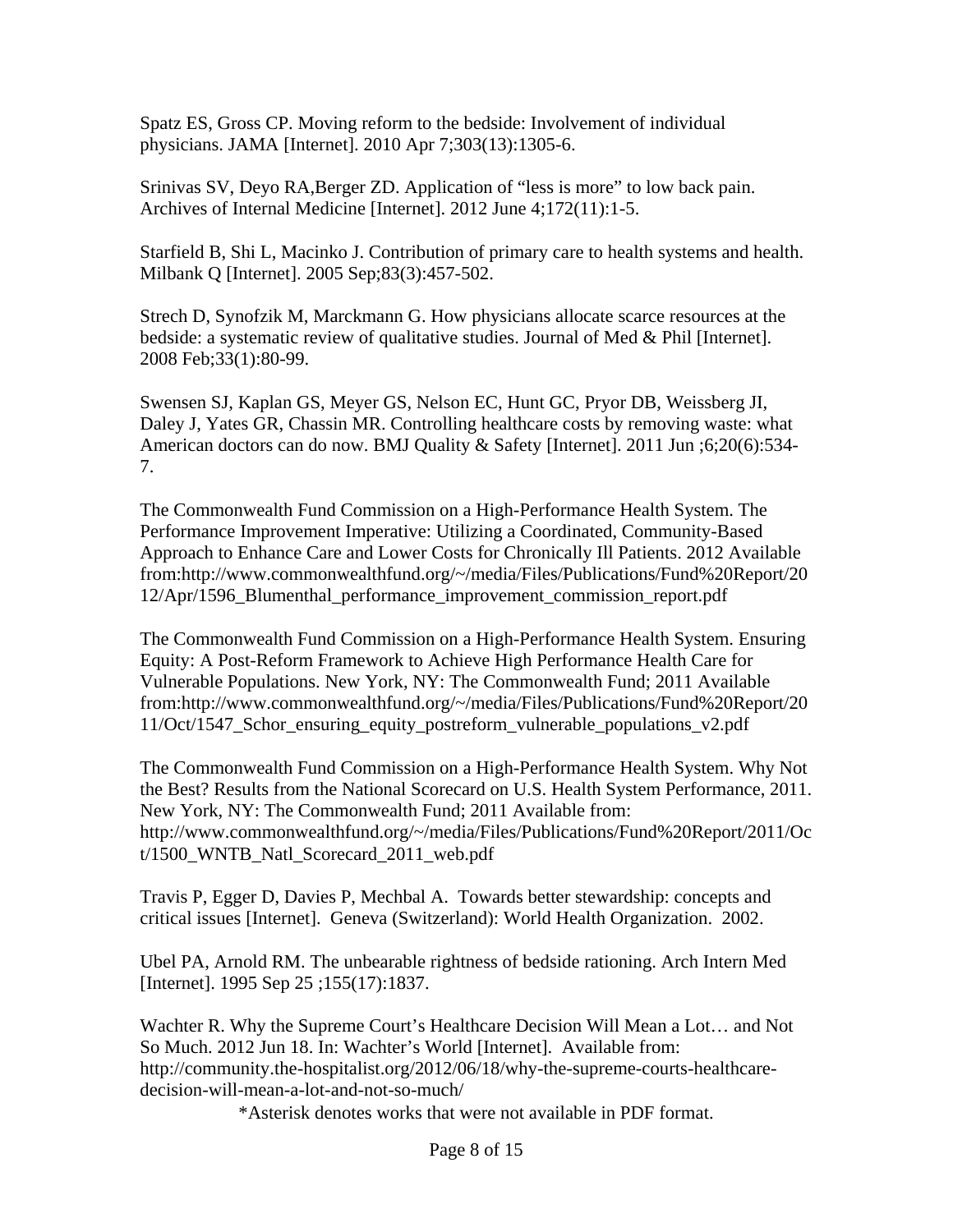Weinberger SE. Providing high-value, cost-conscious care: A critical seventh general competency for physicians. Ann Intern Med [Internet]. 2011 Sep 20;155(6):386-8.

Wolfson DB. Are the top 5 recommendations enough to improve clinical practice?: Comment on "application of 'less is more' to low back pain". Archives of Internal Medicine [Internet]. 2012 June 4:1-2.

Woolf SH, Harris R. The harms of screening: New attention to an old concern. JAMA [Internet]. 2012 Feb 8;307(6):565-6.

Woolf SH, Johnson RE. The break-even point: when medical advances are less important than improving the fidelity with which they are delivered. Ann Fam Med [Internet]. 2005 Nov-Dec;3(6):545-52.

#### **References from Forum Presenters**

#### **Kimball Lecture**

### **The Value Framework as a Path Forward: Lessons from Porter, Gawande, and Bohmer**

Bohmer RMJ. Designing care. Boston: Harvard Business School Publishing; 2009. 261 p. \*

Bohmer RMJ. The four habits of high-value health care organizations. N Engl J Med. 2011;365:2045-7.

Gawande A. *The checklist manifesto.* New York. Henry Holt and Company; 2009. 209 p. \*

Haynes AB, Weiser TG, Berry WR, Lipsitz S, Breizat AHS, Dellinger P, Herbosa T, Joseph S, Kibatala PL, Lapitan MCM, Merry AF, Moorthy K, Reznick RK, Taylor B, Gawande A. A surgical safety checklist to reduce morbidity and mortality in a global population. N Engl J Med. 2009;360:491-9.

Joynt KE, Jha AK. The relationship between cost and quality. No free lunch. JAMA. 2012;307:1082-3.

Kaplan RS, Porter ME. How to solve the cost crisis in health care. Harv Bus Rev 2011;89:46-52 \*

Lee TH. Putting the value framework to work. N Engl J Med. 2010; 363:2481-2483.

Nabel EG, Braunwald E. A tale of coronary artery disease and myocardial infarction. N Engl J Med 2012;366:54-63.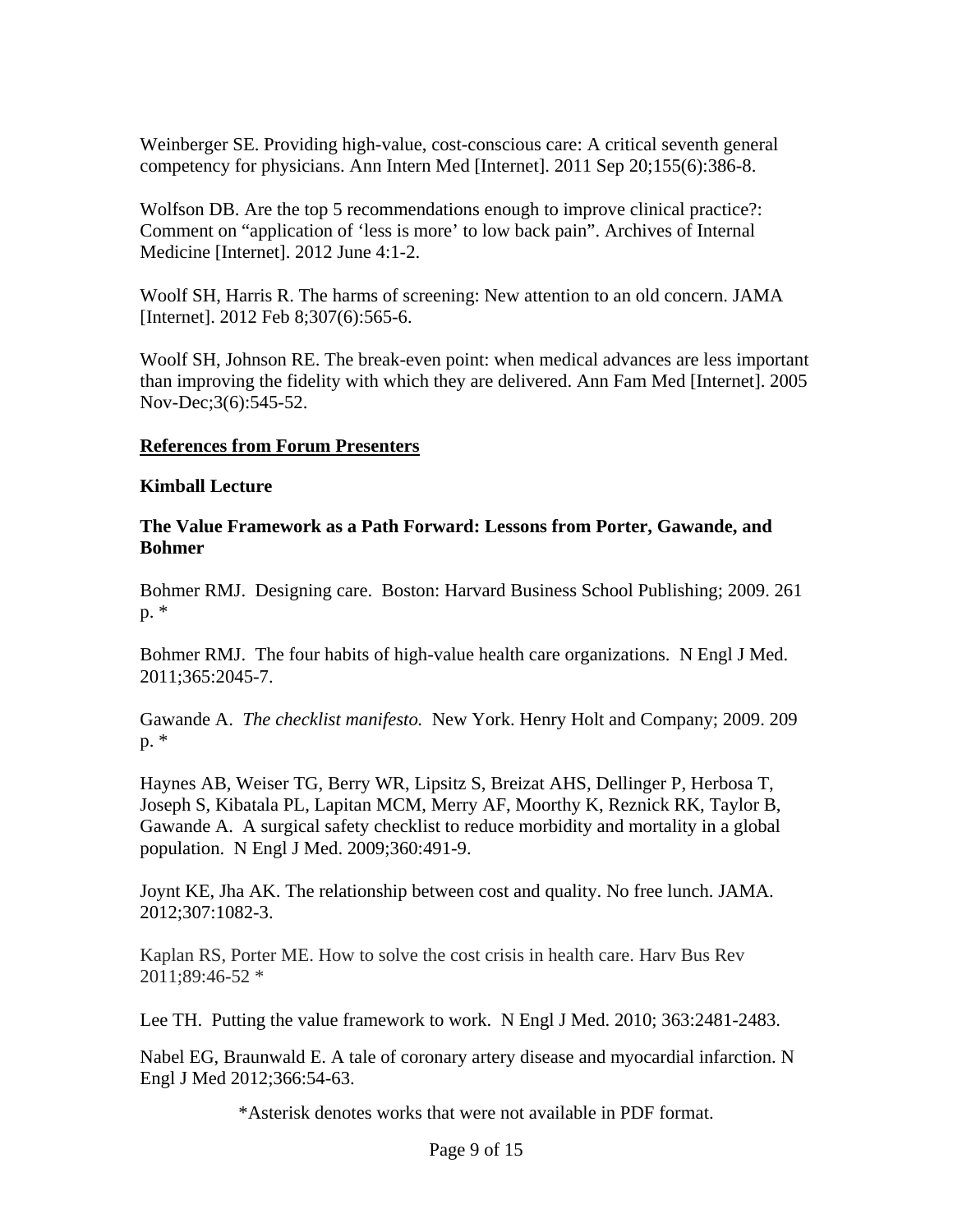Porter ME, Teisberg EO. Redefining health care: creating value-based competition on results. Boston: Harvard Business School Press, 2006. 506 p.

Porter ME. What is value in health care? N Engl J Med. 2010;363:2477-81.

Rankin J. Cerebral vascular accidents in patients over the age of 60. II. Prognosis. *Scott Med J* 1957;2:200–15.

### **Innovator Sessions Delivering Care to those Who need it Most**

Advancing excellence campaign in nursing facilities [Internet]. Advancing Excellence in America's Nursing Homes; 2009 [cited 2012 Jun 21]. Available from: www.nhqualitycampaign.org \*

Annual data report: overall hospitalization – morbidity and mortality. Bethesda (MD): United State Renal Data System. 2008. Available from: http://www.usrds.org/atlas08.aspx

Hypertension as a public health risk: 2012 Canadian Hypertension Education Program Recommendations [Powerpoint]. Canadian Hypertension Education Program. Ontario (CA): 2012. 29 slides.

Close J, Ellis M, Hooper R, Glucksman E, Jackson S, Swift C. Prevention of falls in the elderly trial (PROFET): a randomized controlled trial. Lancet. 1999 Jan 19;353:93-97.

Denny CH, Greenlund KJ, Ayala C, Keenan NL, Croft JB. Prevalence of actions to control high blood pressure – 20 States, 2005. MMWR. 2007 May 4;56(17):423.

Depression in late life: not a natural part of aging [Internet]. Alexandria (VA): Geriatric Mental Health Foundation; [cited 2012 Jun 21]. Available from: http://www.gmhfonline.org/gmhf/consumer/factsheets/depression\_latelife.html \*

Elixhauser A, Yu K, Steiner C, Bierman AS. Hospitalization in the United States, 1997. Rockville (MD): Agency for Healthcare Research and Quality; 2000. 48p. Report: No.: 0031.

Genuth S, Eastman R, Kahn R, Klein R, Lachin J, Lebovitz H, Nathan D, Vinico F. Implications of the United Kingdom prospective diabetes study. Diabetes Care. 2002 Jan;25(1):528-532.

Bertoni AG, Krop JS, Anderson GF, Brancati FL. Diabetes-related morbidity and mortality in a national sample of U.S. elders. Diabetes Care. 2002; 25(3):471-475.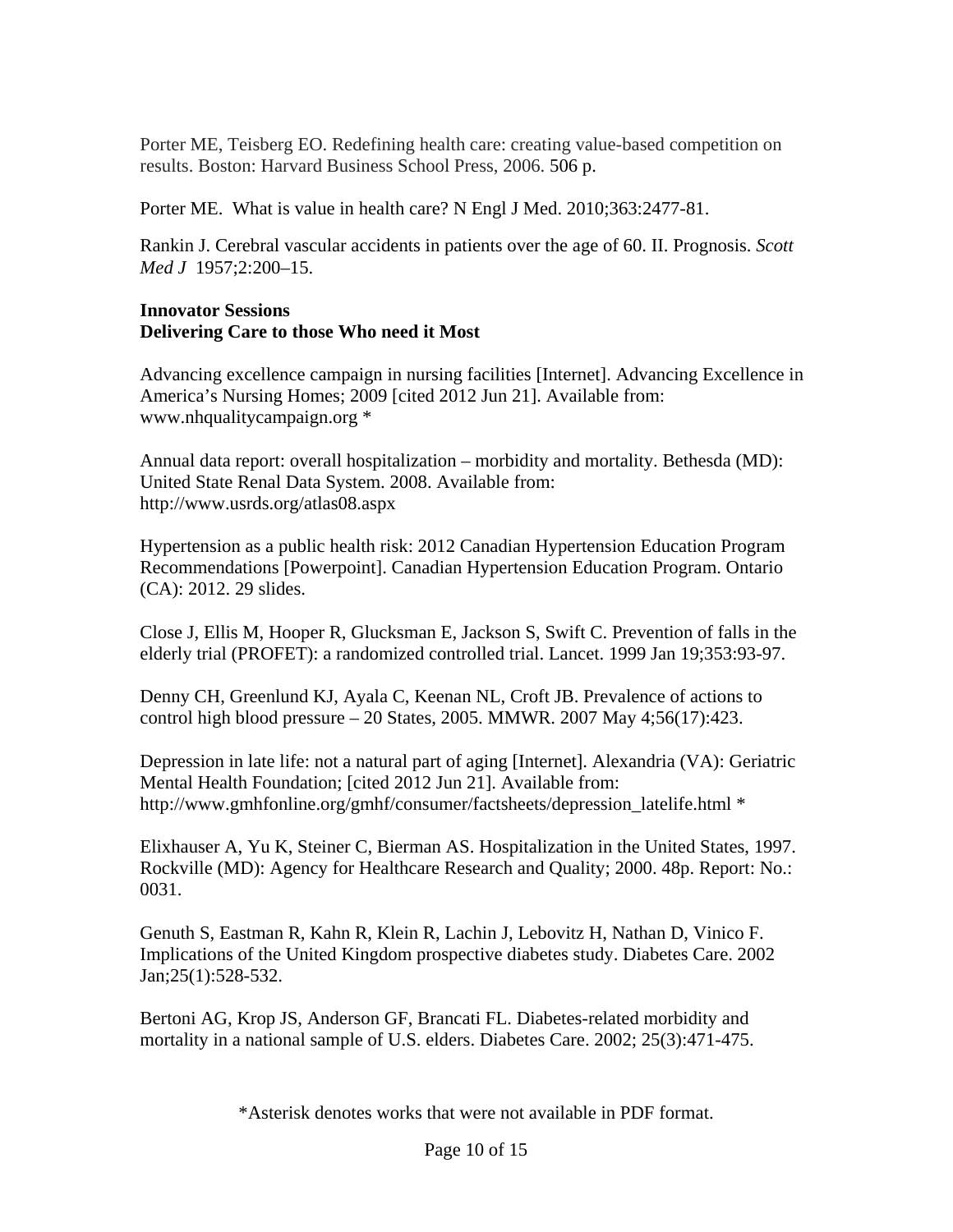Lewington S, Clarke R, Qizilbash N, Peto R, Collins R. Age-specific relevance of usual blood pressure to vascular mortality: a meta-analysis of individual data for one million adults in 61 prospective studies. Lancet. 2002 Dec 14;360:1903-13.

National Diabetes Information Clearinghouse. DCCT and EDIC: The diabetes control and complications trial and follow-up study [Internet]. Bethesda (MD): National Institutes of Health; 2008 May [cited 2012 Jun 21]. Available from: http://diabetes.niddk.nih.gov/dm/pubs/control/ \*

NIH seniors health: depression frequently asked questions. National Institute of Mental Health (US); 2011 Apr [cited 2012 Jun 21]. Available from: http://nihseniorhealth.gov/depression/faq/faqlist.html \*

Ostehega Y, Yoon SS, Hughes J, Louis T. Hypertension awareness, treatment, and control- continued disparities in adults: United States, 2005-2006. Natl Cen Health Stats. 2008 Jan;3:1-8.\*

Ray WA, Thapa PB, Gideon P. Benzodiazepines and the risk of falls in nursing home residents. J Am Geriatr Soc. 2000 Jun;48(6):682-5.

Tinetti ME. Preventing falls in elderly persons. N Engl J Med. 2003 Jan 2;348(1):42-49.

Zinberg SS, Furman DS, Austin J. Older and Wiser. Advance for Directors in Rehabilitation. 2007;16(4):39-41.

# **From Clinical Integration to Accountable Care**

The 2012 value report: benefits from clinical integration. Oakbrook (IL): Advocate Physician Partners; 2012. 54 p.

Isaacs SL, Jellinek PS, Ray WL. The independent physician – going, going…N Engl J Med. 2009 Feb 12

## **References from Forum Publications**

**Heroes or responsible citizens? How physicians and health systems can meet their professional commitment to promote health equity – Clarence H. Braddock III, MD, MPH** 

5 questions: Wren on Doctors Without Borders in Ivory Coast. Stanford Report [Internet]. 2006 Nov 29 [cited 2012 Jun 18]; All News [4 p.]. Available from: http://news.stanford.edu/news/2006/november29/med-5qwren-112906.html

ABIM Foundation, ACP-ASIM Foundation, European Federation of Internal Medicine. Medical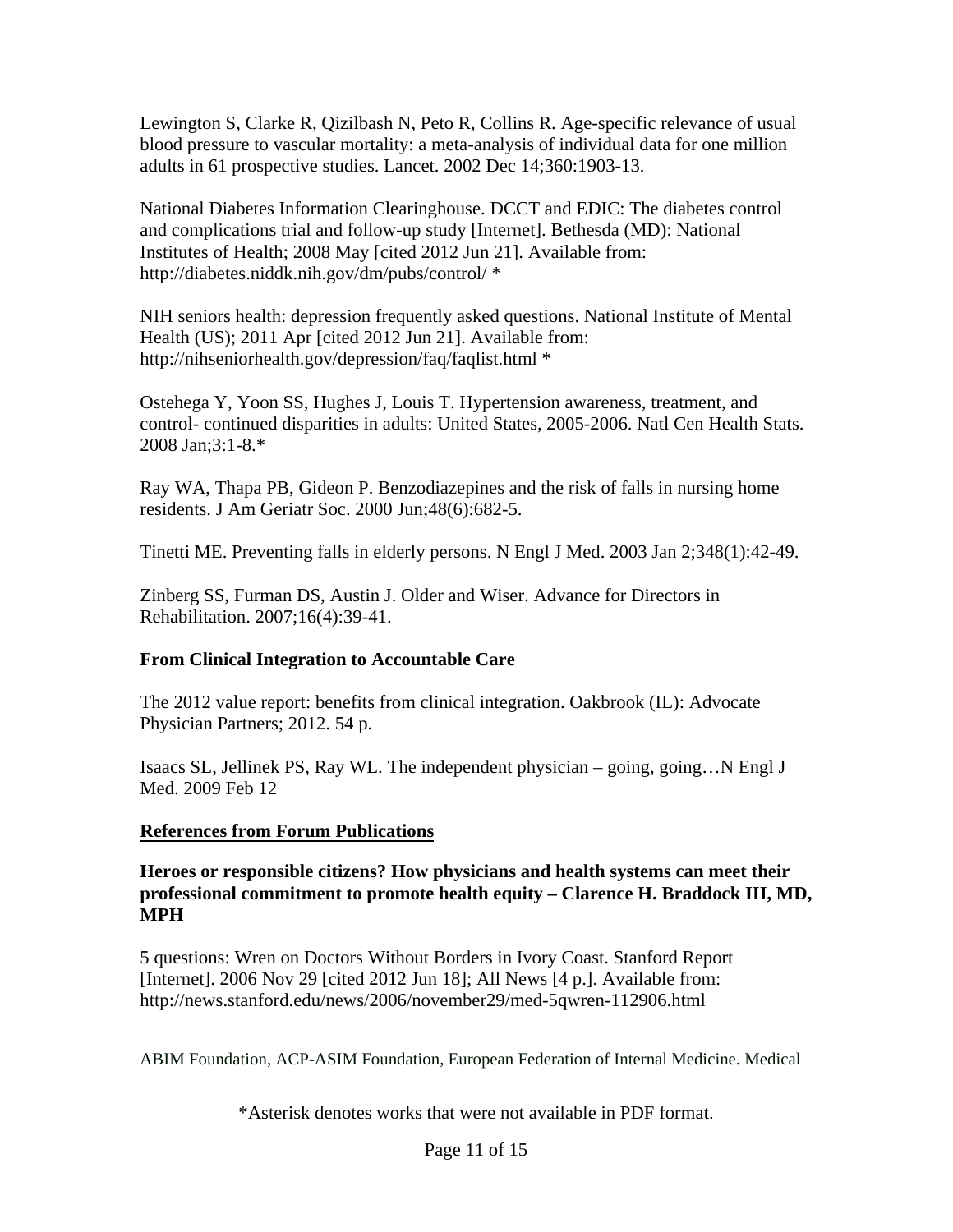professionalism in the new millennium: a physician charter. Ann Intern Med [Internet]. 2002 Feb 05;136:243-6.

Bisgaier J, Rhodes KV. Auditing access to specialty care for children with public insurance. N Engl J Med [Internet]. 2011 Jun 16;364(24):2324-33.

Children's dental care access in Medicaid: The role of medical care use and dentist participation. Rockville (MD): Agency for Healthcare Research and Quality; 2003 Jun. 9 p. Report No.: 03-0032.

Clarke OW, Glasson J, August AM, Epps CH, Ruff VN, Kliger CH, Plows CW, Wilkins GT, Cosgriff JH, Johnson KB, Orentlicher D, Conley RB. Caring for the poor. JAMA [Internet]. 1993 May 19;269(19):2533-7.

Code of ethics of the American Medical Association. Chicago (IL): American Medical Association. 1847 May. 26 p.

Congressional Budget Office. Nonprofit hospitals and the provision of community benefit. Washington, D.C.: Congressional Budget Office; 2006. Available from: http://www.cbo.gov/ftpdocs/76xx/doc7695/12-06-Nonprofit.pdf

Government Accounting Office. Medicaid and CHIP: most physicians serve covered children but have difficulty referring them for specialty care. Washington (DC): Government Accounting Office; 2011 Jun. 62 p. Report No.: GAO-11-624.

Grande D, Armstrong K. Community volunteerism of US physicians. JGIM[Internet]. 2008 Dec; 23(12):1987–1991.

Gruen RL, Campbell EG, Blumenthal D. Public roles of US physicians: Community participation, political involvement, and collective advocacy. JAMA: The Journal of the American Medical Association [Internet]. 2006 November 22;296(20):2467-75.

Gruen RL, Pearson SD, Brennan TA. Physician-citizens--public roles and professional obligations. JAMA [Internet]. 2004 Jan 7;291(1):94-8.

Hackbarth G, Boccuti C. Transforming graduate medical education to improve health care value. N Engl J Med [Internet]. 2011 Feb 24;364(8):693-5.

Hampton J. Social contract. In: Audi R, editor. The Cambridge dictionary of philosophy. New York: Cambridge University Press; 1995. p. 745–6. \*

Health reform in Massachusetts. The New York Times (New York ed.). 2011 May 21: Sect. A:18.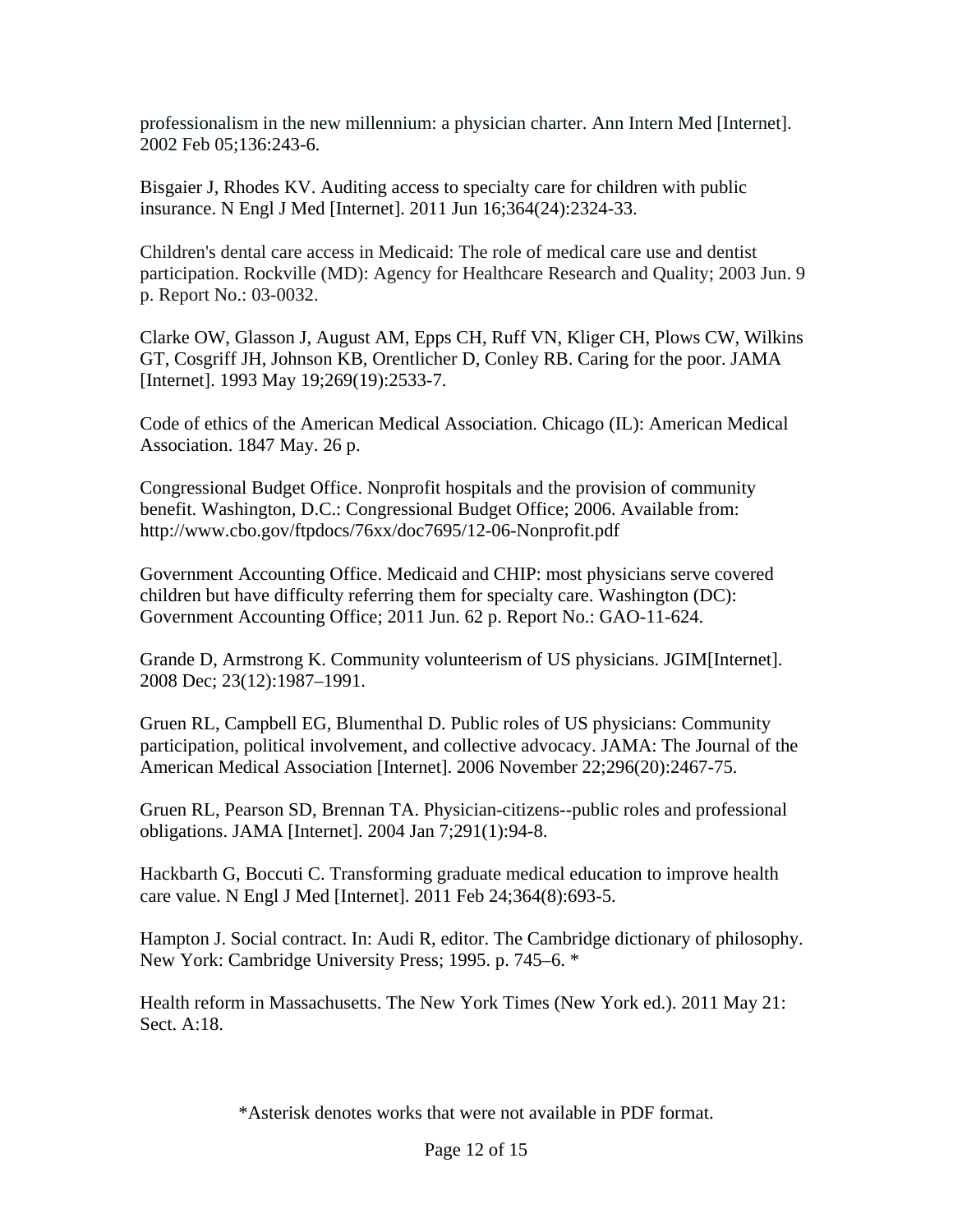Huddle TS. Perspective: Medical professionalism and medical education should not involve commitments to political advocacy. Acad Med [Internet]. 2011 Mar;86(3):378- 83.

Isin EF. Acts of citizenship. London: Zed Books; 2008. 308 p. \*

Jain SH, Cassel CK. Societal perceptions of physicians: Knights, knaves, or pawns? JAMA [Internet]. 2010 Sep 1;304(9):1009-10.

Ku L, Jones E, Finnegan B, Shin P, Rosenbaum S. How is the primary care safety net faring in Massachusetts? Community health centers in the midst of health reform. Washington(DC): Kaiser Commission on Medicaid and the Uninsured; 2009 Mar. 35 p.

Larson EB. Physicians should be civic professionals, not just knowledge workers. Am J Med [Internet]. 2007 Nov;120(11):1005-9.

Ludmerer KD. Time to heal: American medical education from the turn of the century to the era of managed care. New York: Oxford University Press; 1999. 514 p. \*

Lundberg GD, Bodine L. Fifty hours for the poor. JAMA [Internet]. 1987 December 4;258(21):3157.

Notaro SJ, Khan M, Bryan N, Kim C, Osunero T, Senseng MG, Eiten M, Desai K, Nasaruddin M. Analysis of the demographic characteristics and medical conditions of the uninsured utilizing a free clinic. J Community Health. 2012 Apr;37(2):501–506.

Qaseem A, Alguire P, Dallas P, Feinberg LE , Fitzgerald FT, Horwitch C, Humphrey L, LeBlond R, Moyer D, Wiese JG, Weinberger S. Appropriate use of screening and diagnostic tests to foster high-value, cost-conscious care. Ann Intern Med. 2012 Jan 17;156(2):147-9.

Rothman DJ. Strangers at the bedside: a history of how law and bioethics transformed medical decision making. United States: BasicBooks; 1991. 303 p. \*

Snyder L. American college of physicians ethics manual sixth edition. Ann Intern Med [Internet]. 2012 January 3;156:73-104.

States in action archive Massachusetts: Comprehensive approach to expanding access. New York (NY): The Commonwealth Fund; 2010 Apr. 5 p. Stone JR. Saving and ignoring lives: Physicians' obligations to address root social influences on health--moral justifications and educational implications. Camb Q Healthc Ethics [Internet]. 2010 Oct;19(4):497-509.

Wynia MK, Latham SR, Kao AC, Berg JW, Emanuel LL. Medical professionalism in society. N Engl J Med [Internet]. 1999 Nov 18;341(21):1612-6.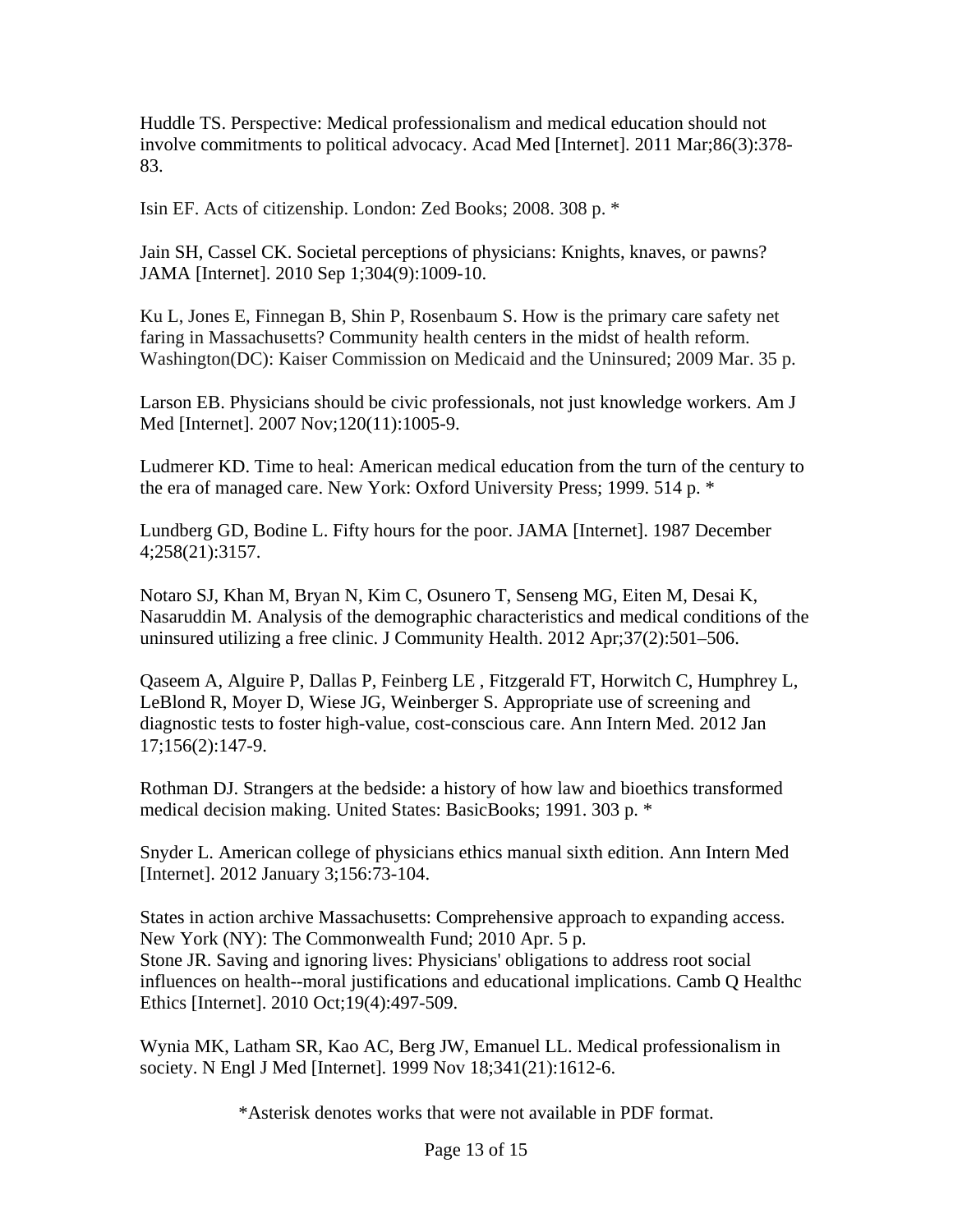Wynia MK. The short history and tenuous future of medical professionalism: The erosion of medicine's social contract. Perspect Biol Med [Internet]. 2008 Autumn;51(4):565-78.

#### **Sparks Among the Ashes:Safely Lowering Spending for High-Cost Patients- David Meltzer MD, PhD; Arnold Milstein, MD.**

Baumgarten A. California health care market report. California Health Care Foundation; 2005. 113 p.

Chernew, ME, Baicker, K, Hsu, J. The specter of financial Armageddon -health care and federal debt in the United States. N Engl J Med. 2010;362: 1166.

Coleman EA, Chalmers S. The care transitions intervention. Arch Int Med. 2006;166:1822-8.

Congressional Budget Office. High cost Medicare beneficiaries. Washington, DC: Congressional Budget Office; 2005. 20 p.

Congressional Budget Office. Lessons from Medicare's Demonstration Projects on Disease Management, Care Coordination, and Value-Based Payment. Washington, DC: Congressional Budget Office; 2012. 8 p.

Greenfield S, Kaplan SH, Ware JE Jr.,Yano EM, & Frank HJL. Expanding patient involvement in care. Ann Intern Med. 1988;102:520-528.\*

Hibbard J, Stockard J, Mahoney ER, Tusler M. Development of the patient activation measure (PAM): conceptualizing and measuring activation in patients and consumers. Health Serv Res. 2004;39(4):1005-1026.

Lorig K, Holman H. Self-management education: History, definition, outcomes, and mechanisms. Ann Behav Med. 2003;26(1):1-7.

Naylor MD, Brooten D, Jones R, Lavizzo-Mourey R, Mezey M, Pauly M. Comprehensive discharge planning for the hospitalized elderly: a randomized clinical trial. Ann Intern Med. 1994;120:999-1006.

Naylor MD, Brooten D, Campbell R, Jacobsen BS, Mezev MD, Pauly MV, Schwartz JS. Comprehensive discharge planning and home follow-up of hospitalized elders: a randomized clinical trial. JAMA. 1997;281(7):613-620.

Naylor MD, Brooten DA, Campbell RL, Maislin G, McCauley KM, Schwartz JS. Transitional care of older adults hospitalized with heart failure: a randomized, controlled trial. J Am Geriatr Soc.2004;52:675–684.

Main T, Slywotzky A. The quiet health care revolution. The Atlantic. 2011 Nov.